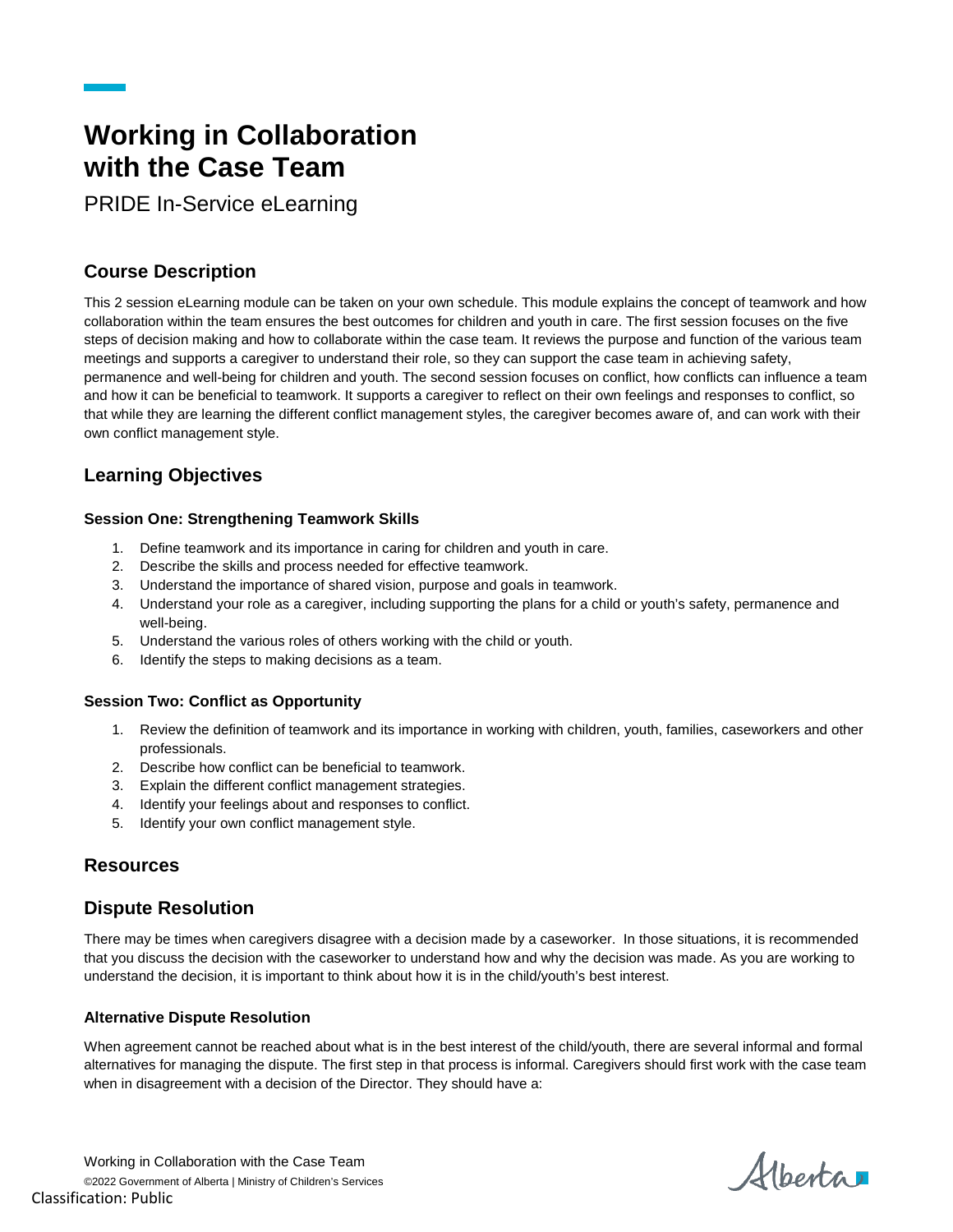- discussion of the matter with the casework supervisor,
- discussion of the matter with a manager, if the matter cannot be resolved with the casework supervisor, and
- discussion of the matter with the Child and Family Services Regional Director or DFNA Director if the matter cannot be resolved with a manager.

If a disagreement is not resolved to the satisfaction of the caregiver, or if the caregiver chooses not to engage in a dispute resolution process, the caregiver may proceed with the administrative review process.

#### **Administrative Reviews**

Caregivers can request a review of the decision; however, caregivers need to understand there are a number of things that can and cannot be reviewed. An example of what cannot be reviewed is any order made by the court. This process is set out in the Child Youth and Family Enhancement Act (CYFEA) policy s.117.1 and 120.

If the issue is still unresolved, any person who is affected by the decision may ask for an administrative review. The decisions which may be reviewed, are specified in the CYFEA. Ask the caseworker if you are unsure which decisions can be reviewed. In general the following matters can be reconsidered through an Administrative Review:

- a licensing decision made by the Director,
- the placement of a child or youth into a facility (home),
- the removal of a child or youth from a facility (home),

There are a number of matters that cannot be considered through an Administrative Review:

- operational or administrative matters, such as the transfer of a file or the assignment of a caseworker,
- financial matters that have provincial fixed rates attached,
- decisions that are made by the Director, but not under CYFEA,
- matters where a decision has been made or an opinion formed by someone other than the Director and which are integral to case planning, including: a child or youth's diagnosis, educational planning, probation requirements, and assessment findings or recommendations,
- whether the Director investigates a concern,
- outcomes of child protection investigations, or
- court orders or decisions of the court.

If you decide to proceed with an Administrative Review, you must complete and submit the required form within 30 days of receiving the decision(s) in question, from the caseworker. You can obtain the form from any Children's Services (CS) or Delegated First Nation Agencies (DFNA) office. In most cases, a manager and one other employee from outside the office will carry out the review. The review committee must let the caregiver know their decision within 15 calendar days of their request. After the Administrative Review is complete, the caregiver has 30 days to appeal the decision to the Appeal Panel. The Enhancement Act stipulates that most decisions must first go through an Administrative Review, with exceptions that can be directly appealed.

#### **Appeals**

If you are still unsatisfied with the outcome, the caregiver may then choose to appeal. The process is set out in CYFEA policy s. 1.4.2. A caregiver may appeal specific decisions of the Director. The caregiver must have had continuous care of a child/youth for more than six of twelve months preceding the decision of the Director, and may appeal the following decisions of the Director:

- the removal from, or placement in a caregiver's home of a child/youth,
- terms or conditions imposed on a renewal of, but not on the original issuance of, a foster home license,
- the refusal to renew a foster home license,
- the variation, suspension, or cancellation of a foster home license, or
- the terms of an order following an inspection of the caregiver's home.

The decision of the Director remains in effect until the appeal decision is made, unless the decision is to move a child/youth. If the decision involves placing or removing a child/youth, the child/youth is not moved before the appeal decision unless they

Alberta